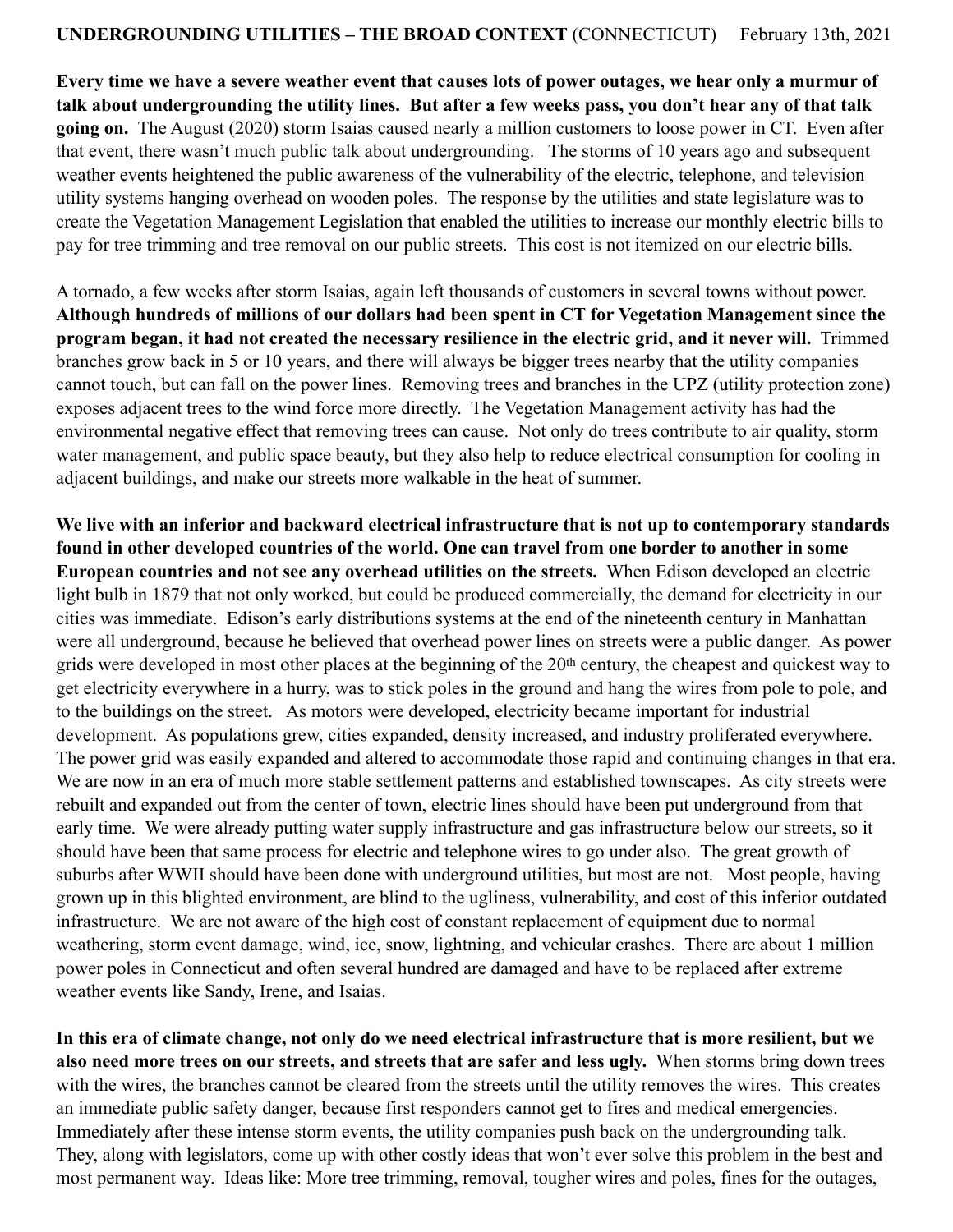and payments to customers for food losses. These ideas will not provide the resiliency that we, the public, should be requiring. We, the ratepayers are paying hundreds of millions of dollars for the tree work, and many millions for maintenance and repairs whenever the wind gets strong. Many of these millions often go to out-ofstate tree services and linesmen from other states. It is also dangerous to repair these systems when the wind is still blowing, or rain, snow, or ice is falling. A few years ago, a linesman in CT (Middletown 2019) was killed by a falling tree while trying to make repairs caused by the storm event.

**How did we end up with this antiquated, sub-standard, vulnerable, ugly, and continuously expensive infrastructure?** People like to blame the utility companies, but we have to remember that they are not public entities, they are for profit companies. And now, they are owned by companies that are either not Connecticut companies, or not American Companies (Iberdrola of Spain owns UI). Billions of our dollars go to their shareholders and to these other places, supporting these plutocratic monopolies. The CEO of Eversource is paid 20 million dollars a year. And we have electric customers who can't afford their electricity. No wonder why we have some of the highest electric rates in the country? We live in one of the wealthiest states in one of the wealthiest countries in the world. We live in an economic environment that has rivers of wealth, but who controls where those rivers go? Those who hold the power, and the wealth! Where does the wealth come from? State and local budgets, come from us, the taxpayers. Utility companies get all of their income from us, the ratepayers, who suffer when the power goes out, and have to live every day with the desecration of our public space by overhead wire blight, and anti-environmental tree removal.

**The blame lies with our political system, and with us, the voting citizens who are the owners of the public streets. The failure of political leadership that has gone on regarding the utilities for the last 130 years, and is continuing now, is responsible for the increasing ugliness of our public space and vulnerability of the grid.** As more CATV, Tel, and Electric wires have been added to the poles, more trees have been massacred and removed, exposing this visual blight now in many places for all four seasons. The electric utility companies have a well-practiced playbook to push back any talk from citizens or politicians about making our streets free of overhead poles and wires. To their credit, they will brag about hundreds of miles of underground wiring in their systems. Those miles are mostly the higher voltage transmission lines to the local substations, and it is great that they are out of sight and safely underground. But most of those miles also have overhead poles and wires for the local distribution.

**Although the cost of undergrounding all the stuff that's on the poles is high, the long term costs of maintaining underground lines is much less.** Depending on the specifics of the location (the complexity of what is overhead, and what is already under the street), it can cost anywhere from a few hundred thousand/mile to \$5 million/mile to put the mess under the street. Then we will be able to have beautiful tree-lined streets, and design the streetlighting as part of a comprehensive streetscape design. Lighting from lampposts is more efficient and economical because the light source is closer to the plane of utilization, and not blocked by tree branches like is the case on many streets now. These improvements are consistent with the "Complete Streets" principles, now being adopted by several towns.

**When we talk to our elected officials to advocate for some kind of initiative to actively start a long term program of undergrounding, we usually get lip service and nothing happens.** What is needed to get this started? It needs unrelenting pressure from us, the citizens, since we are the owners of the streets, to evoke leadership on this issue from the governor, something Connecticut has never had regarding undergrounding. Local municipalities do not have the resources to fund undergrounding projects of any significant scale. Most town professional staffs already have more to do than they can handle. State Legislators have so many pressing concerns, that once the lights are on again after an outage event, they don't have time to develop a statewide plan for this. Changing this defective and dangerous paradigm would have to start with a **GOVERNOR'S TASK FORCE FOR UNDERGROUNDING, which would assemble a team of players from: utilities, legislators, PURA, ConnDOT, DEEP, Regional Councils of Gov't members, consulting engineers, and**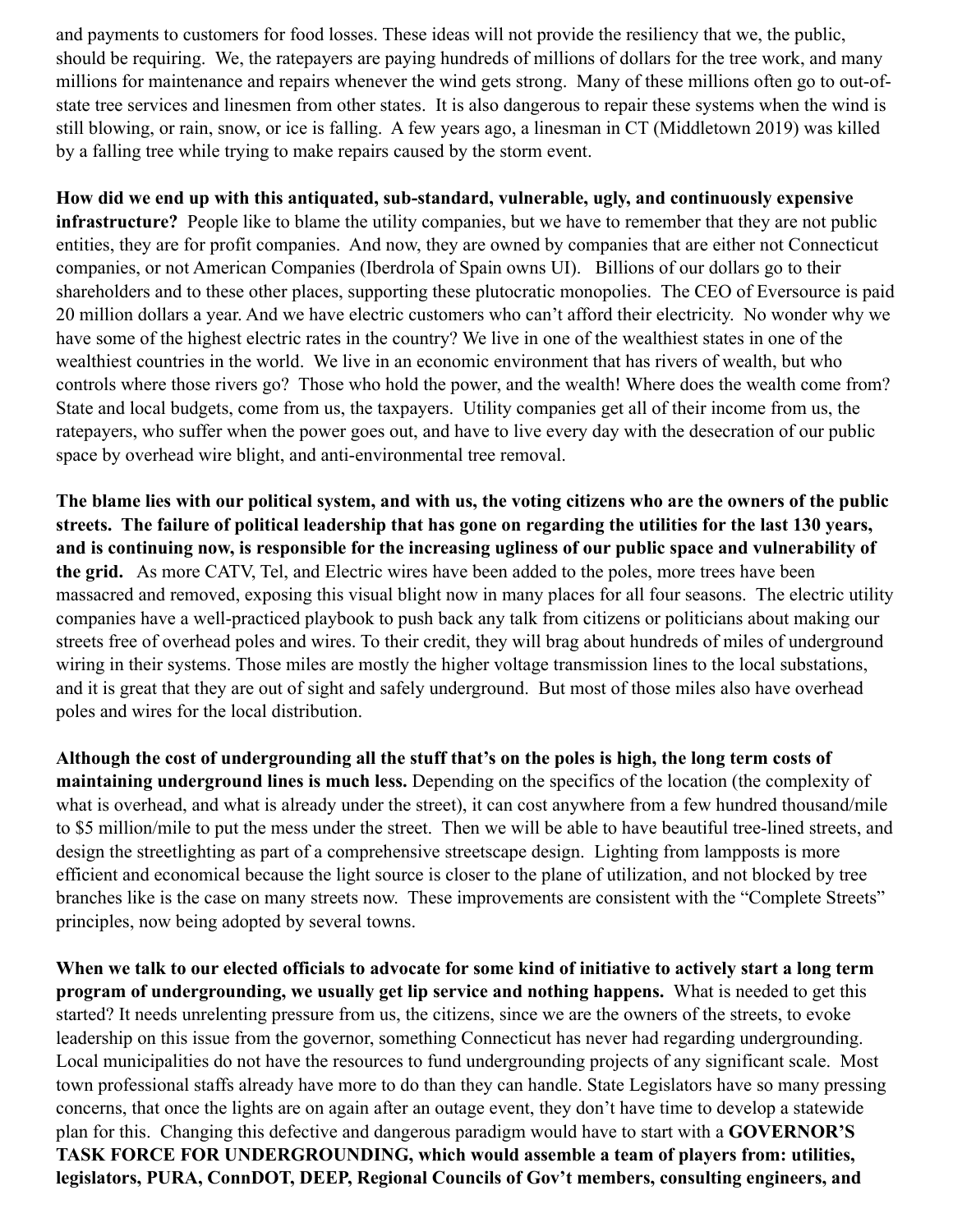**contractors.** The task force would study how this has been done in other states, and develop a structure to fund undergrounding efforts statewide that would have no huge, immediate, and unreasonable financial impact on ratepayers, municipal, or state budgets. It would provide technical, political, legal, and planning expertise to enable this effort to start, and continue for 50 to 100 years or more. Once it becomes possible to do, at a rate that is manageable, why should it ever stop? A positive social and economic result of such a program would be to create hundreds of jobs in construction and engineering, if one of the conditions of the program were to require use of local suppliers, contractors, and professionals.

2

Another positive result of streets without poles and wires is to lower the cost of maintenance and alterations to buildings adjacent to the utility lines. I have seen places where the poles in the street are only 6' away from the building front. Because of safety regulations, no work can take place within 10' of the electric lines, and that complicates and increases the cost, or stops a project.

**A survey in 2014 (New Haven Independent) revealed that 80% of the population supports the idea of undergrounding the utilities.** Many places around the country have developed manageable ways to do this. In 1967 California passed legislation (Rule 20) that enables any locality to plan and engage in undergrounding. San Diego started their program in 1970, and has about 400 plus miles of streets, including most major arteries, already free of poles and wires. They plan to continue doing it for the next 50 years to get the remaining 1000 miles done. They want no streets with overhead utilities. Many other places in California have been doing this also, including San Francisco, Anaheim, San Jose, Los Angeles, and many others. Our threats are wild weather events, now their threats increasingly are wild fires.

**Closer to us, Concorde MA started undergrounding in 1990, and is about half done, financed by a 1.5% surcharge on their electric bills.** We in CT could take a percentage of our Vegetation Management surcharge and apply it to undergrounding. Concorde has coordinated their undergrounding work with other infrastructure work in the street to reduce costs. In 2014 Connecticut began expansion of the gas service and since then 151 miles of new gas lines have been installed. If undergrounding the overhead utilities was coordinated with that program, it would have greatly reduced the cost to have those 151 miles of streets free of overhead utilities. Concorde says there is no problem fixing any underground electrical problem, most can be fixed in 6 hours. **In the long run, we would be spending less on repairing storm damage and all overhead maintenance if we start and continue to underground everything.** Many technical developments in the recent decades make the undergrounding less difficult, safer, and slightly cheaper. "Trenchless Technology", ground penetrating radar (GPR), and many new materials and methods.

Having our power, telephone, CATV, and internet cut off during storms contributes to the danger, and disruptive impacts of storm damage to the overhead services. No traffic signals, walk lights, or street lights, increases the danger of trying to get around after one of these events. **In an era when: many will be relying on microgrids for a town's essential services during extreme events, renewables and storage systems that will be utilizing the grid for distributed generation, and the charging required for electric vehicles, we need to have the local distribution grid to be 100% resilient and reliable.** It is high time, long overdo, to stop listening to the utilities, and political leaders, who say this cannot be done, and instead, they spend our money trimming and removing trees, repairing storm damage, and replacing poles. It is up to us, the owners of the public streets, to stop pushing off this problem from generation to generation. Many of the places in other states doing undergrounding have municipally owned utilities. Maybe that's what we need in Connecticut, not hundreds of millions of our dollars going into the utilities top manager's pockets, and shareholders around the world. We would prefer to have our millions going under the street. **This is not a partisan issue, but a universal public safety and common sense issue.** All of us must select our politicians based on their willingness to move forward on this issue. Governor Lamont, do you hear this? Your leadership on this issue is required immediately. Break ranks with your predecessors, and enter the 21st century.